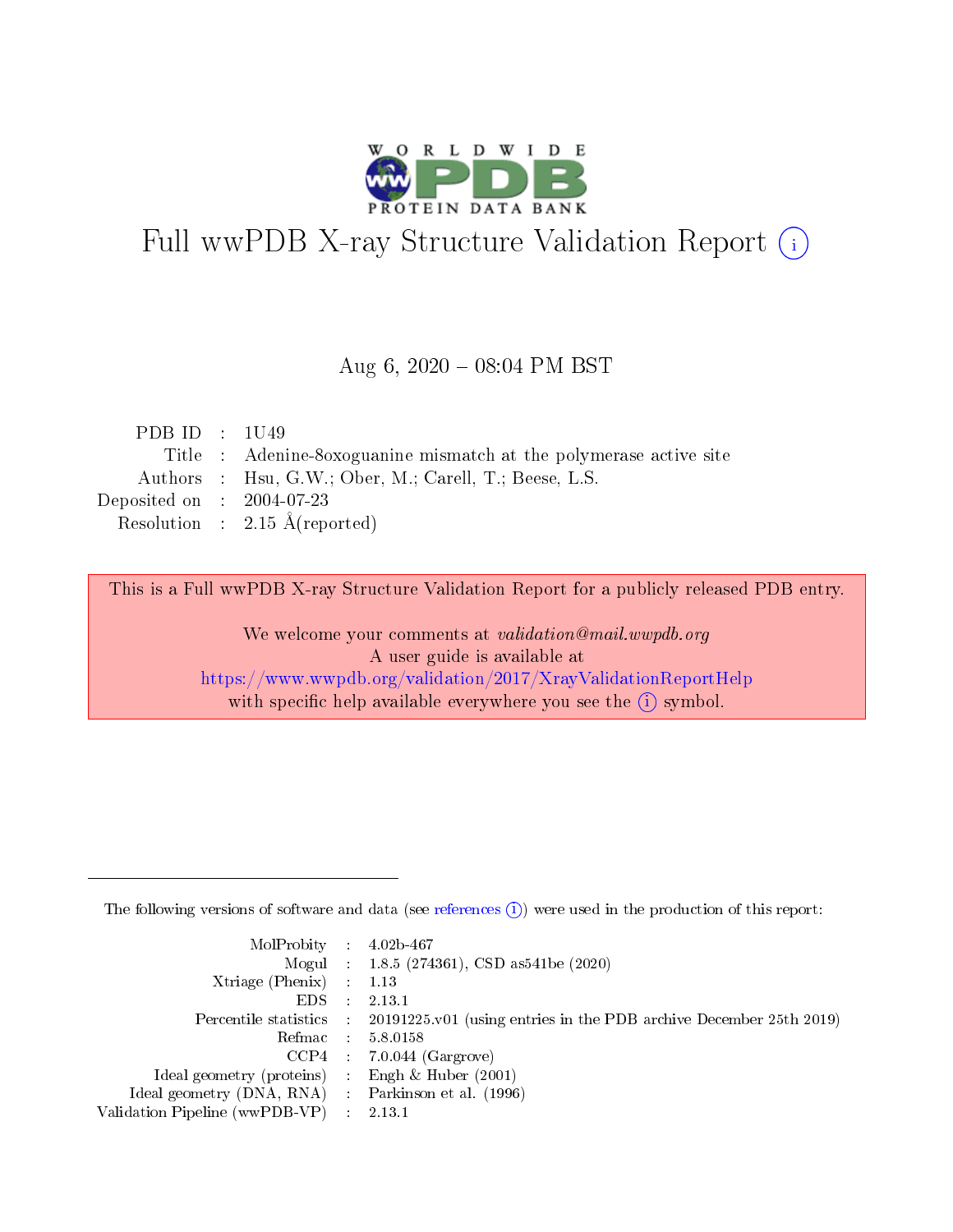# 1 [O](https://www.wwpdb.org/validation/2017/XrayValidationReportHelp#overall_quality)verall quality at a glance  $(i)$

The following experimental techniques were used to determine the structure: X-RAY DIFFRACTION

The reported resolution of this entry is 2.15 Å.

Percentile scores (ranging between 0-100) for global validation metrics of the entry are shown in the following graphic. The table shows the number of entries on which the scores are based.



| Metric                | Whole archive<br>$(\#\text{Entries})$ | Similar resolution<br>$(\#\text{Entries}, \text{resolution range}(\text{\AA}))$ |
|-----------------------|---------------------------------------|---------------------------------------------------------------------------------|
| $R_{free}$            | 130704                                | $1479(2.16-2.16)$                                                               |
| Clashscore            | 141614                                | $1585(2.16-2.16)$                                                               |
| Ramachandran outliers | 138981                                | $1560(2.16-2.16)$                                                               |
| Sidechain outliers    | 138945                                | $1559(2.16-2.16)$                                                               |
| RSRZ outliers         | 127900                                | $1456(2.16-2.16)$                                                               |

The table below summarises the geometric issues observed across the polymeric chains and their fit to the electron density. The red, orange, yellow and green segments on the lower bar indicate the fraction of residues that contain outliers for  $>=3, 2, 1$  and 0 types of geometric quality criteria respectively. A grey segment represents the fraction of residues that are not modelled. The numeric value for each fraction is indicated below the corresponding segment, with a dot representing fractions  $\epsilon=5\%$  The upper red bar (where present) indicates the fraction of residues that have poor fit to the electron density. The numeric value is given above the bar.

| Mol            |   | $\boxed{\text{Chain}}$ Length |            | Quality of chain |     |
|----------------|---|-------------------------------|------------|------------------|-----|
|                | В | 11                            | 9%<br>36%  | 55%              | 9%  |
| ച              |   | 15                            | 20%<br>53% | 27%              | 20% |
| 2<br>$\cdot$ 1 | А | 580                           | 5%<br>83%  |                  | 16% |
|                |   | ച                             | 50%        | 50%              |     |

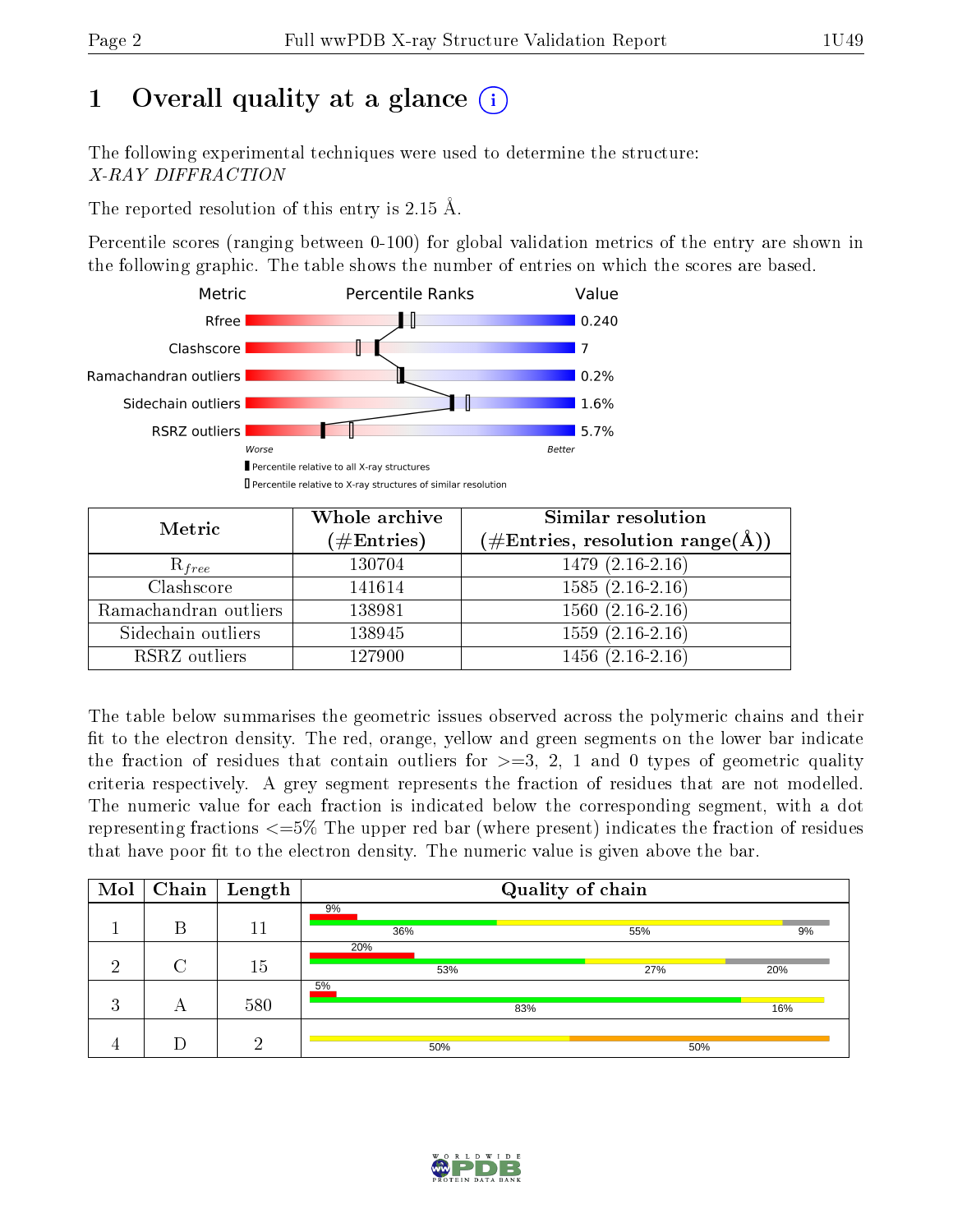# 2 Entry composition  $\left( \cdot \right)$

There are 7 unique types of molecules in this entry. The entry contains 5610 atoms, of which 0 are hydrogens and 0 are deuteriums.

In the tables below, the ZeroOcc column contains the number of atoms modelled with zero occupancy, the AltConf column contains the number of residues with at least one atom in alternate conformation and the Trace column contains the number of residues modelled with at most 2 atoms.

Molecule 1 is a DNA chain called DNA primer strand.

| Mol | $\mid$ Chain $\mid$ Residues |                |     | Atoms |     |  | ZeroOcc   AltConf   Trace |  |
|-----|------------------------------|----------------|-----|-------|-----|--|---------------------------|--|
|     | $10\,$                       | Total C<br>199 | 96. | -36   | -58 |  |                           |  |

• Molecule 2 is a DNA chain called DNA template strand with 8-oxoguanine.

| Mol | $\Box$ Chain $\Box$ | $\,^{\shortmid}$ Residues $\,$ |               | $\bm{\mathrm{Atoms}}$ |  | ZeroOcc | $\vert$ AltConf $\vert$ Trace |  |
|-----|---------------------|--------------------------------|---------------|-----------------------|--|---------|-------------------------------|--|
|     |                     | 1 ດ<br>⊥∠                      | Total<br>-247 | 48                    |  |         |                               |  |

• Molecule 3 is a protein called DNA polymerase I.

| Mol | Chain | Residues |                   |      | $\rm{Atoms}$ |     | ZeroOcc | $\mathbf{AltConf}$ | $^{\shortmid}$ Trace |
|-----|-------|----------|-------------------|------|--------------|-----|---------|--------------------|----------------------|
|     |       | 580      | Total<br>$4650\,$ | 2956 | 807          | 870 |         |                    |                      |

• Molecule 4 is an oligosaccharide called beta-D-fructofuranose-(2-1)-alpha-D-glucopyranose.



| $\text{Mol}$ | Chain   Residues |        | Atoms |  | ZeroOcc   AltConf   Trace |  |
|--------------|------------------|--------|-------|--|---------------------------|--|
|              |                  | l'otal |       |  |                           |  |

• Molecule 5 is SULFATE ION (three-letter code: SO4) (formula:  $O_4S$ ).

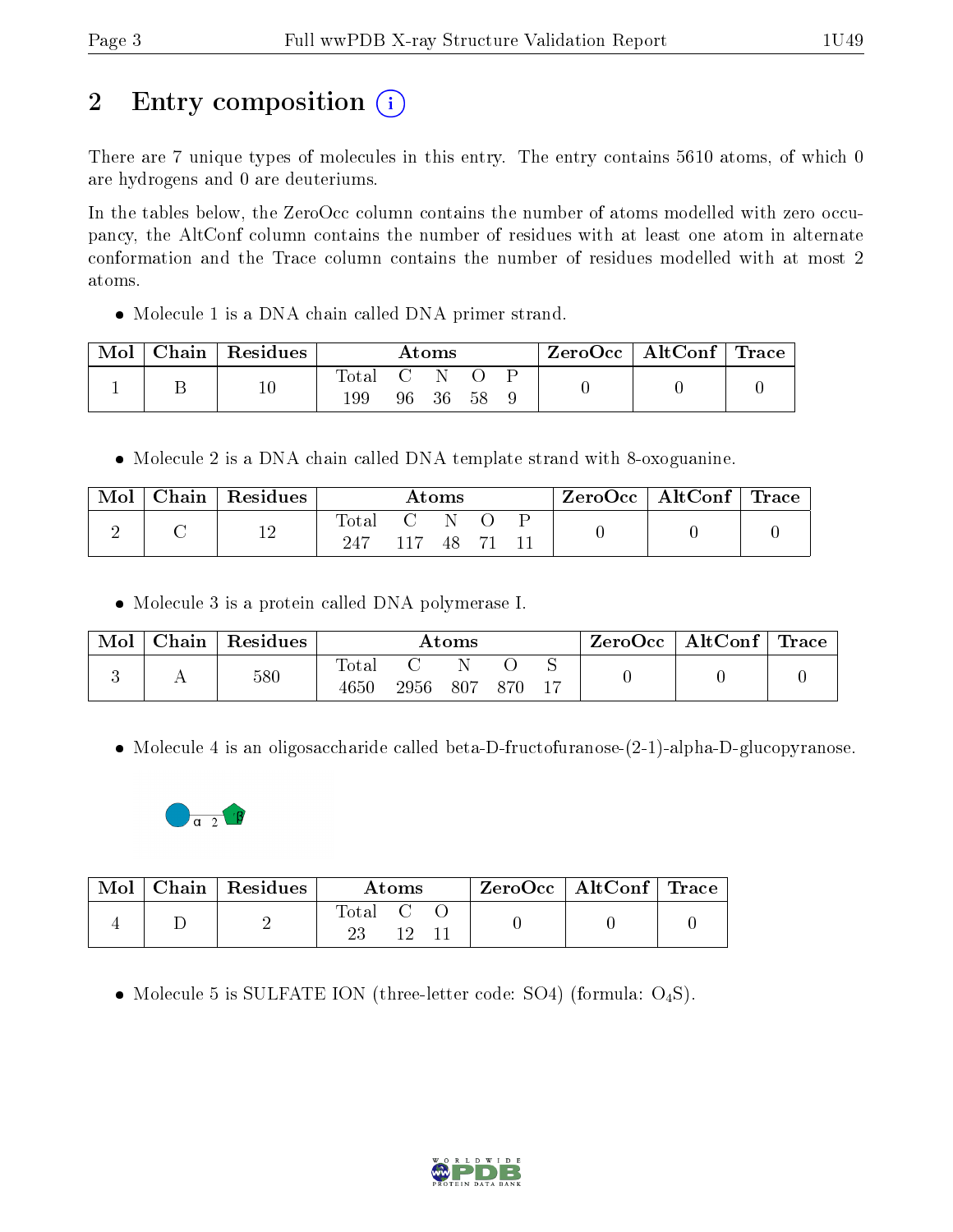

|   | Mol   Chain   Residues | Atoms           | $ZeroOcc$   AltConf |
|---|------------------------|-----------------|---------------------|
| h |                        | Total O S<br>5  |                     |
| h |                        | Total O S<br>.h |                     |
| h |                        | Total O S       |                     |

Molecule 6 is MAGNESIUM ION (three-letter code: MG) (formula: Mg).

|  | Mol   Chain   Residues | Atoms | $\mid$ ZeroOcc $\mid$ AltConf $\mid$ |  |
|--|------------------------|-------|--------------------------------------|--|
|  |                        | Total |                                      |  |

 $\bullet\,$  Molecule 7 is water.

|  | $Mol$   Chain   Residues | Atoms                          | $ZeroOcc \   \ AltConf \  $ |
|--|--------------------------|--------------------------------|-----------------------------|
|  |                          | Total O                        |                             |
|  | 27                       | Total<br>$\circ$ O<br>27<br>27 |                             |
|  | 440                      | Total<br>440<br>440            |                             |

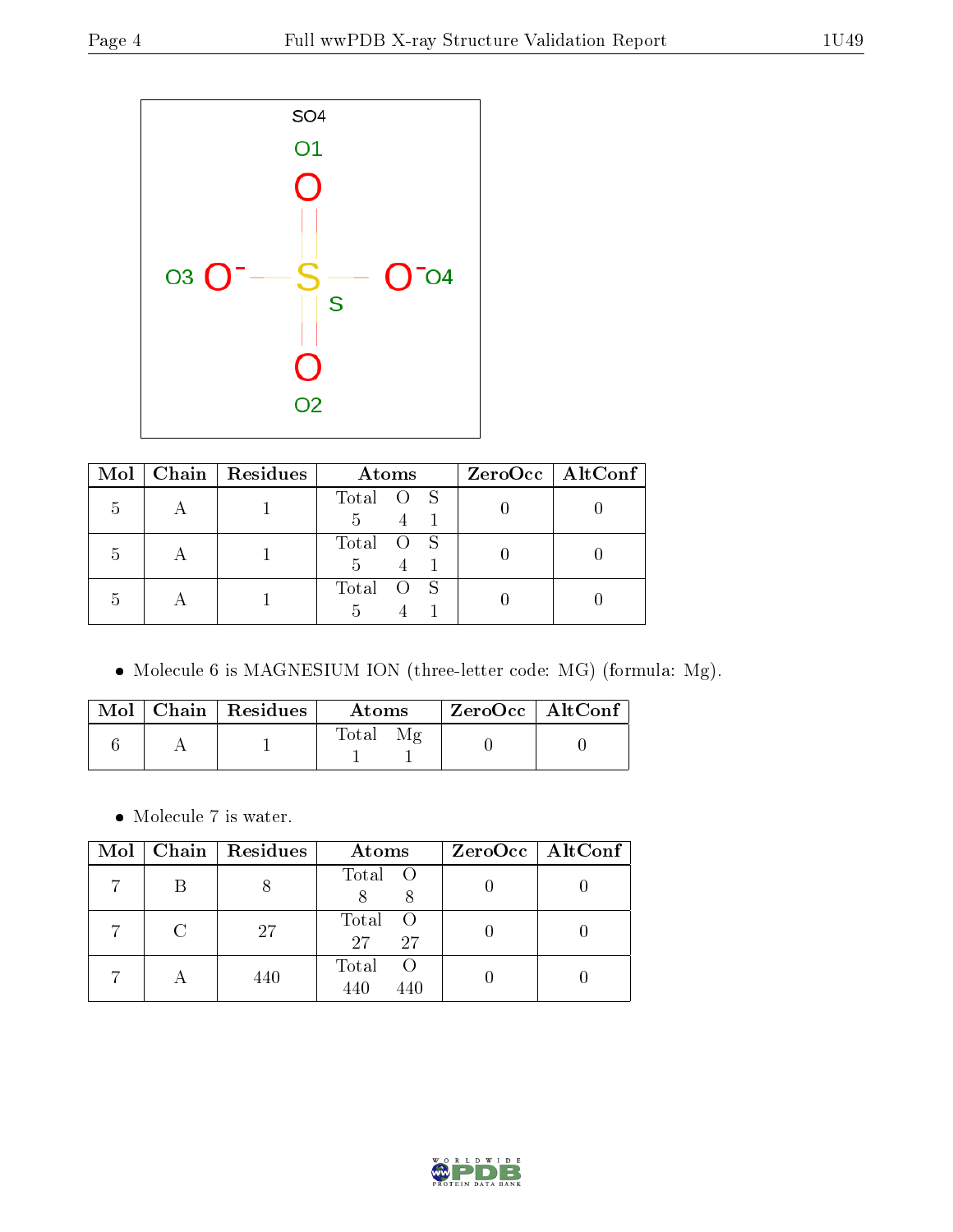# 3 Residue-property plots  $(i)$

These plots are drawn for all protein, RNA, DNA and oligosaccharide chains in the entry. The first graphic for a chain summarises the proportions of the various outlier classes displayed in the second graphic. The second graphic shows the sequence view annotated by issues in geometry and electron density. Residues are color-coded according to the number of geometric quality criteria for which they contain at least one outlier: green  $= 0$ , yellow  $= 1$ , orange  $= 2$  and red  $= 3$  or more. A red dot above a residue indicates a poor fit to the electron density ( $\text{RSRZ} > 2$ ). Stretches of 2 or more consecutive residues without any outlier are shown as a green connector. Residues present in the sample, but not in the model, are shown in grey.



• Molecule 1: DNA primer strand

• Molecule 4: beta-D-fructofuranose-(2-1)-alpha-D-glucopyranose

Chain D:

GLC1<br>FRU2

50%

50%

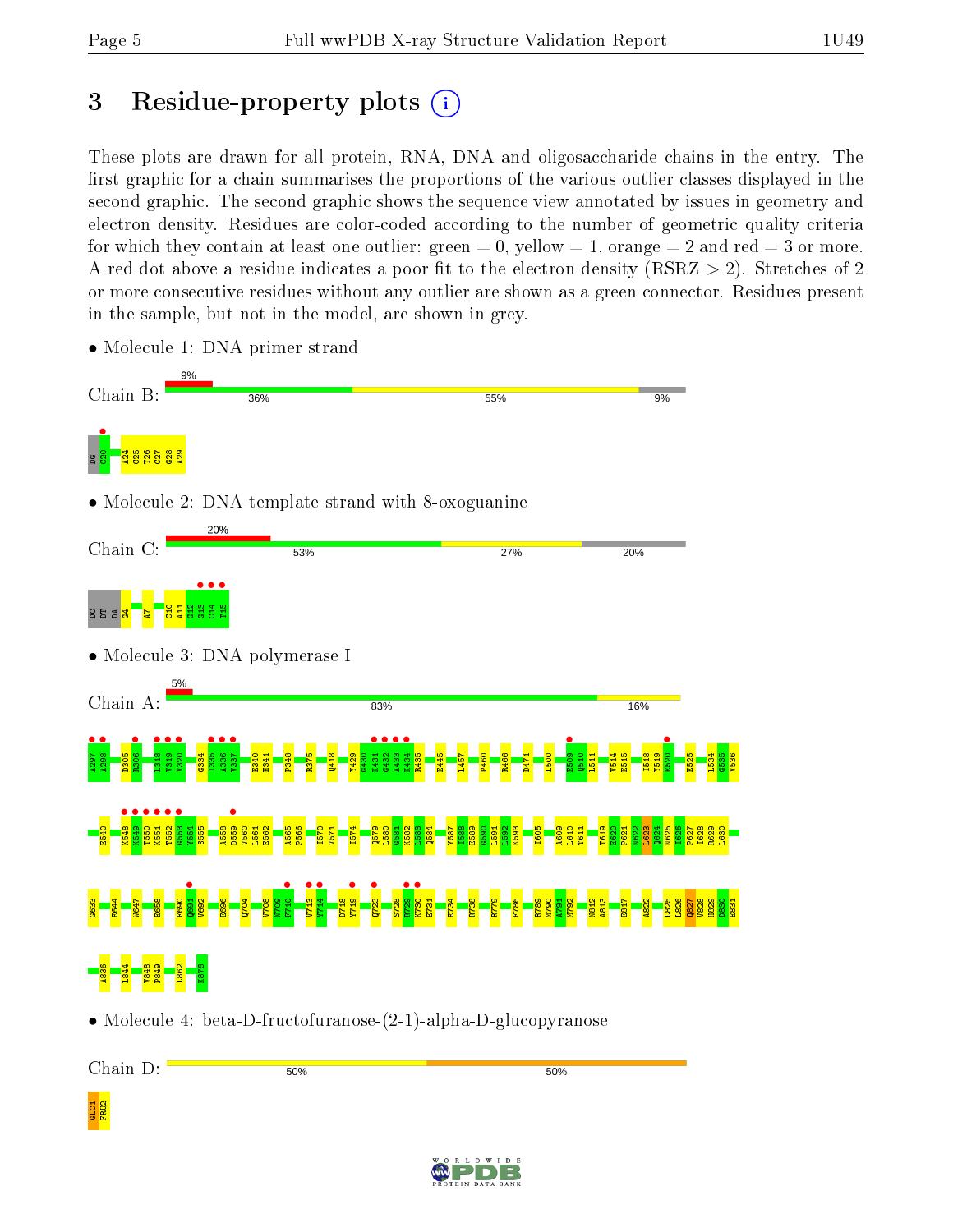## 4 Data and refinement statistics  $(i)$

| Property                                                         | Value                                            | Source     |
|------------------------------------------------------------------|--------------------------------------------------|------------|
| Space group                                                      | P 21 21 21                                       | Depositor  |
| Cell constants                                                   | 87.38Å 93.40Å 106.04Å                            | Depositor  |
| a, b, c, $\alpha$ , $\beta$ , $\gamma$                           | $90.00^{\circ}$ $90.00^{\circ}$<br>$90.00^\circ$ |            |
| Resolution $(A)$                                                 | $-2.15$<br>22.57                                 | Depositor  |
|                                                                  | $22.57 - 2.15$                                   | <b>EDS</b> |
| % Data completeness                                              | $90.6(22.57-2.15)$                               | Depositor  |
| (in resolution range)                                            | $90.5(22.57-2.15)$                               | <b>EDS</b> |
| $R_{merge}$                                                      | (Not available)                                  | Depositor  |
| $\mathrm{R}_{sym}$                                               | 0.07                                             | Depositor  |
| $\langle I/\sigma(I) \rangle^{-1}$                               | $2.65$ (at $2.15\text{\AA})$                     | Xtriage    |
| Refinement program                                               | $\overline{\text{CNS}}$                          | Depositor  |
|                                                                  | 0.205<br>0.247<br>$\overline{a}$                 | Depositor  |
| $R, R_{free}$                                                    | 0.199<br>0.240<br>$\frac{1}{2}$                  | DCC        |
| $R_{free}$ test set                                              | 2203 reflections $(5.07\%)$                      | wwPDB-VP   |
| Wilson B-factor $(A^2)$                                          | 22.2                                             | Xtriage    |
| Anisotropy                                                       | 0.148                                            | Xtriage    |
| Bulk solvent $k_{sol}(\text{e}/\text{A}^3), B_{sol}(\text{A}^2)$ | $0.38$ , $55.1$                                  | <b>EDS</b> |
| L-test for $\mathrm{twinning}^2$                                 | $< L >$ = 0.48, $< L^2 >$ = 0.31                 | Xtriage    |
| Estimated twinning fraction                                      | No twinning to report.                           | Xtriage    |
| $F_o, F_c$ correlation                                           | 0.93                                             | <b>EDS</b> |
| Total number of atoms                                            | 5610                                             | wwPDB-VP   |
| Average B, all atoms $(A^2)$                                     | 30.0                                             | wwPDB-VP   |

Xtriage's analysis on translational NCS is as follows: The largest off-origin peak in the Patterson function is  $5.23\%$  of the height of the origin peak. No significant pseudotranslation is detected.

<sup>&</sup>lt;sup>2</sup>Theoretical values of  $\langle |L| \rangle$ ,  $\langle L^2 \rangle$  for acentric reflections are 0.5, 0.333 respectively for untwinned datasets, and 0.375, 0.2 for perfectly twinned datasets.



<span id="page-5-1"></span><span id="page-5-0"></span><sup>1</sup> Intensities estimated from amplitudes.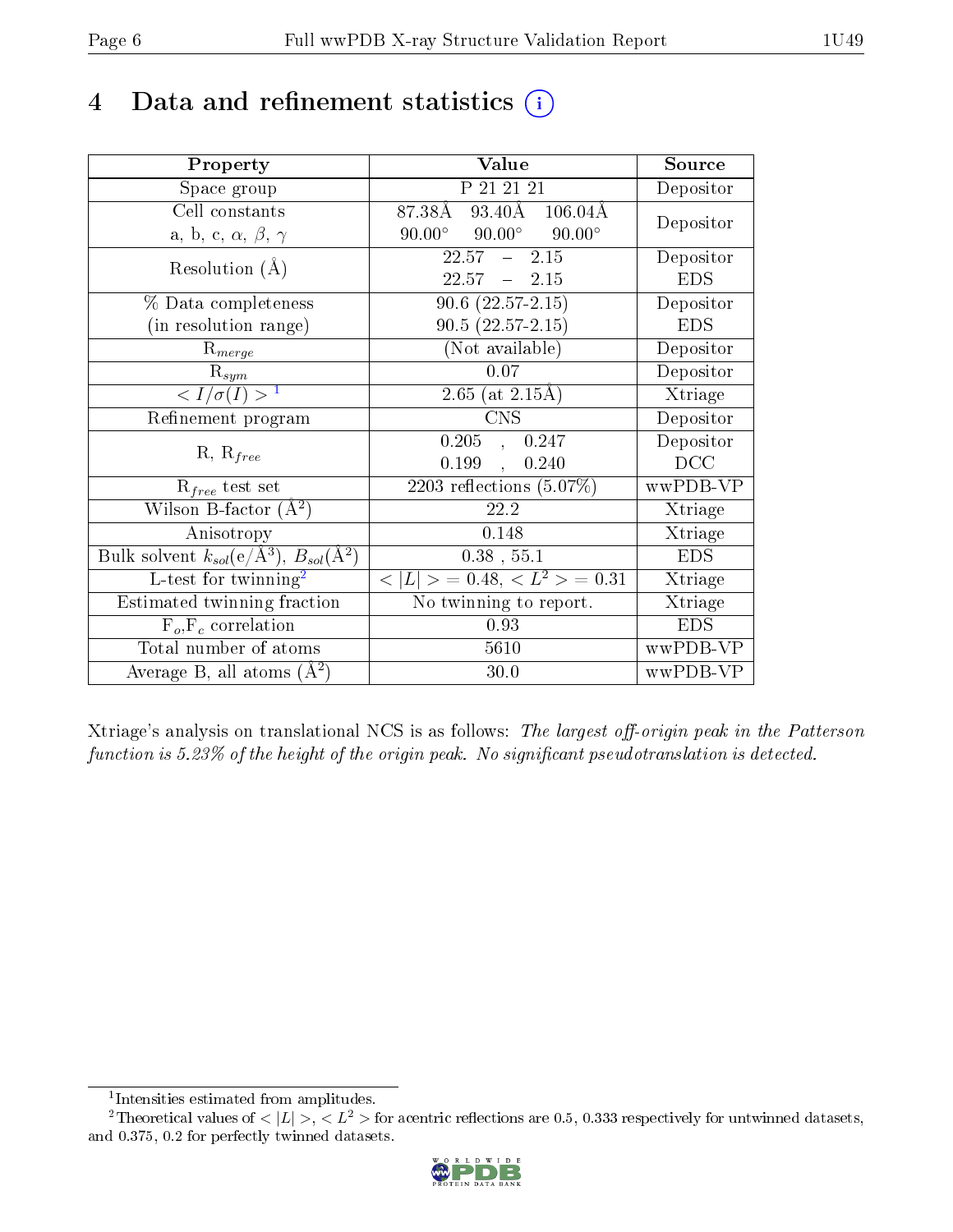# 5 Model quality  $(i)$

## 5.1 Standard geometry  $(i)$

Bond lengths and bond angles in the following residue types are not validated in this section: 8OG, MG, GLC, SO4, FRU

The Z score for a bond length (or angle) is the number of standard deviations the observed value is removed from the expected value. A bond length (or angle) with  $|Z| > 5$  is considered an outlier worth inspection. RMSZ is the root-mean-square of all Z scores of the bond lengths (or angles).

| Mol           |        |             | Bond lengths                 | Bond angles |             |  |
|---------------|--------|-------------|------------------------------|-------------|-------------|--|
| Chain         |        | <b>RMSZ</b> | $\vert \# \vert Z \vert > 5$ | RMSZ        | # $ Z  > 5$ |  |
| 1.            | В      | 0.34        | 0/222                        | 0.71        | 0/340       |  |
| $\mathcal{D}$ | $\cap$ | 0.35        | 0/254                        | 0.73        | 0/390       |  |
| 3             |        | 0.32        | 0/4734                       | 0.57        | 0/6398      |  |
| All           | ΑĦ     | 0.32        | 5210                         | 0.58        | 7128        |  |

There are no bond length outliers.

There are no bond angle outliers.

There are no chirality outliers.

There are no planarity outliers.

### 5.2 Too-close contacts  $(i)$

In the following table, the Non-H and H(model) columns list the number of non-hydrogen atoms and hydrogen atoms in the chain respectively. The H(added) column lists the number of hydrogen atoms added and optimized by MolProbity. The Clashes column lists the number of clashes within the asymmetric unit, whereas Symm-Clashes lists symmetry related clashes.

| Mol           |   |      | Chain   Non-H   $H (model)$ | H(added) | Clashes | Symm-Clashes |
|---------------|---|------|-----------------------------|----------|---------|--------------|
|               |   | 199  |                             | 114      |         |              |
| 2             | C | 247  |                             | 135      |         |              |
| 3             |   | 4650 |                             | 4701     | 68      |              |
|               |   | 23   |                             | 21       |         |              |
| $\frac{5}{2}$ |   | 15   |                             |          |         |              |
|               |   |      |                             |          |         |              |
|               |   | 440  |                             |          |         |              |
|               | R |      |                             |          |         |              |
|               |   | 27   |                             |          |         |              |
|               |   | 5610 |                             | 4971     | 74      |              |

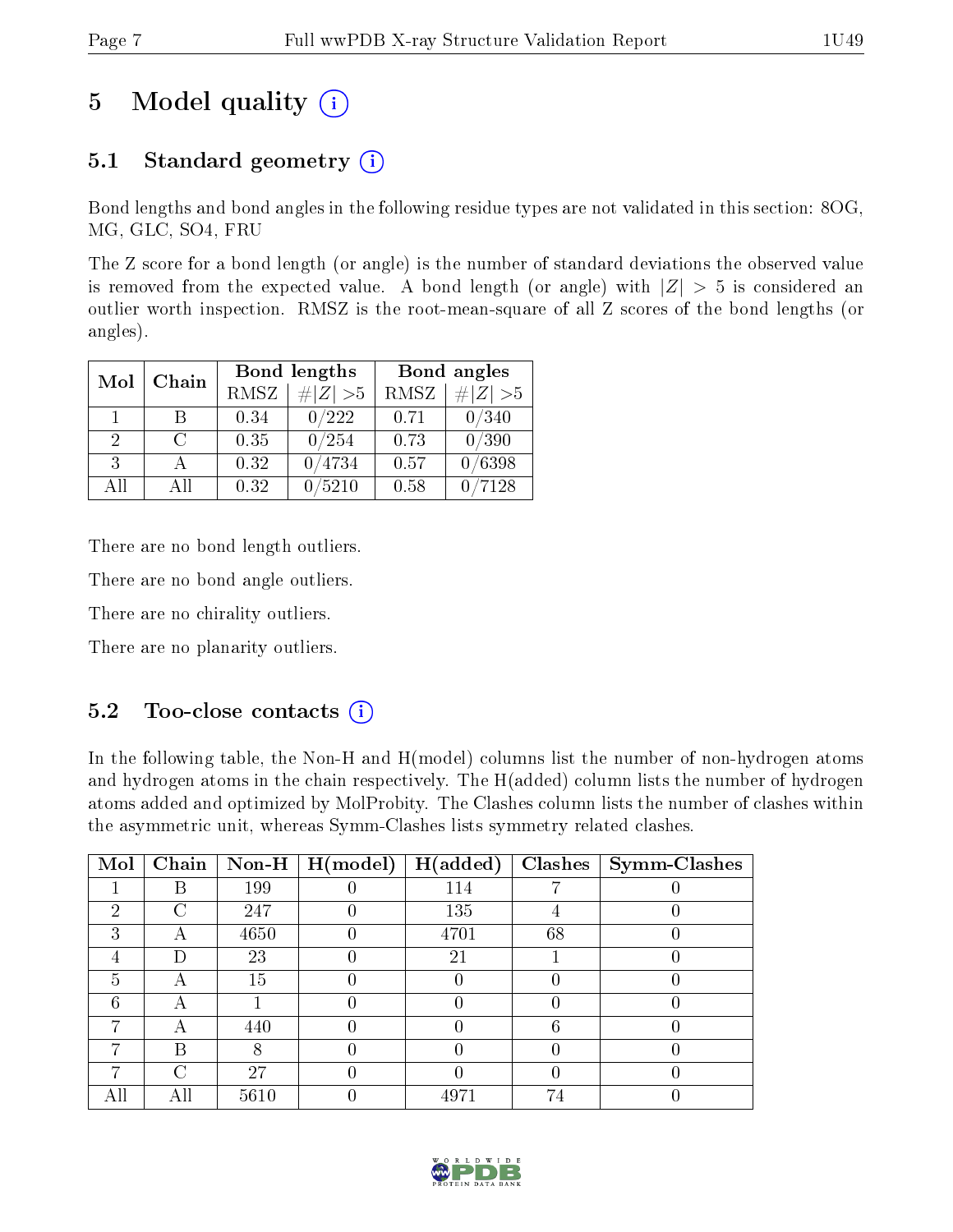The all-atom clashscore is defined as the number of clashes found per 1000 atoms (including hydrogen atoms). The all-atom clashscore for this structure is 7.

All (74) close contacts within the same asymmetric unit are listed below, sorted by their clash magnitude.

| Atom-1                       | Atom-2                           | Interatomic    | Clash             |
|------------------------------|----------------------------------|----------------|-------------------|
|                              |                                  | distance $(A)$ | overlap $(A)$     |
| 3:A:827:GLN:NE2              | 3:A:829:HIS:H                    | 1.89           | 0.69              |
| 3: A:536: VAL:O              | 3:A:540:GLU:HB2                  | 1.95           | 0.66              |
| 3:A:534:LEU:HD11             | 3:A:574:ILE:HD13                 | 1.78           | 0.64              |
| 2:C:10:DC:H2"                | 2:C:11:DA:H5'                    | 1.80           | 0.64              |
| 3:A:375:ARG:NE               | 7:A:3177:HOH:O                   | 2.31           | 0.63              |
| 3:A:621:PRO:HG2              | 3:A:623:LEU:HD13                 | 1.82           | 0.62              |
| 3:A:730:LYS:O                | 3:A:734:GLU:HG3                  | 2.00           | 0.61              |
| 3:A:609:ALA:HB3              | 7:A:3178:HOH:O                   | 2.00           | 0.61              |
| 3:A:704:GLN:O                | 3:A:708:VAL:HG23                 | 2.00           | 0.61              |
| 3:A:813:ALA:O                | 3:A:817:GLU:HG3                  | 2.01           | 0.60              |
| $3:A:548:LY\overline{S:HE3}$ | 3:A:560:VAL:CG2                  | 2.32           | 0.59              |
| $3:A:565:ALA:\overline{HB3}$ | 3:A:566:PRO:HD3                  | 1.84           | 0.58              |
| 3:A:718:ASP:OD1              | 3:A:719:TYR:N                    | 2.36           | 0.58              |
| $2:C:10:DC:H2y$              | 2:C:11:DA:C5'                    | 2.34           | 0.58              |
| 3:A:579:GLN:NE2              | 3:A:630:LEU:HD13                 | 2.18           | 0.58              |
| 1:B:24:DA:OP1                | 3:A:552:THR:HG22                 | 2.04           | 0.58              |
| 1:B:28:DG:OP2                | 3:A:629:ARG:HD2                  | 2.04           | 0.58              |
| 3:A:827:GLN:HE21             | 3: A:827: GLN: C                 | 2.09           | $0.54\,$          |
| 3: A:561:LEU:O               | 3:A:571:VAL:HG11                 | 2.07           | $0.54\,$          |
| 3:A:828:VAL:HB               | 3:A:831:GLU:HG2                  | 1.88           | $0.54\,$          |
| 1:B:25:DC:H2"                | 1:B:26:DT:H5'                    | 1.90           | 0.53              |
| 3:A:334:GLY:HA2              | 3:A:348:PRO:HD3                  | 1.90           | 0.53              |
| 3: A:610: LEU: C             | 3:A:610:LEU:HD23                 | 2.28           | 0.53              |
| 3:A:789:ARG:HA               | $3: A:792: \overline{MET} : HE3$ | 1.91           | 0.53              |
| 3:A:579:GLN:HE21             | 3:A:630:LEU:HD13                 | 1.73           | 0.53              |
| 3:A:550:THR:HG23             | 3:A:555:SER:HA                   | 1.91           | $\overline{0.52}$ |
| 3:A:848:VAL:HB               | 3:A:849:PRO:HD3                  | 1.92           | 0.51              |
| 3:A:719:TYR:O                | 3:A:723:GLN:HG2                  | 2.11           | 0.50              |
| 3:A:519:TYR:CD1              | 3: A:525: GLU: HA                | 2.47           | 0.50              |
| 3:A:514:VAL:O                | 3:A:518:ILE:HG13                 | 2.12           | 0.49              |
| $3:A:565:ALA:H\overline{A}$  | 3:A:571:VAL:HB                   | 1.94           | 0.49              |
| 3: A:570: ILE: O             | 3:A:574:ILE:HG13                 | 2.12           | 0.49              |
| 3:A:610:LEU:HD23             | 3:A:611:THR:N                    | 2.27           | 0.49              |
| 3:A:375:ARG:NH2              | 7:A:3177:HOH:O                   | 2.46           | 0.49              |
| 3:A:605:ILE:HD12             | 7:A:3179:HOH:O                   | 2.12           | 0.48              |
| 3:A:786:PHE:CZ               | 3:A:790:MET:HE2                  | 2.48           | 0.48              |
| 3:A:519:TTTR:CG              | 3:A:525:GLU:HG2                  | 2.50           | 0.47              |

Continued on next page...

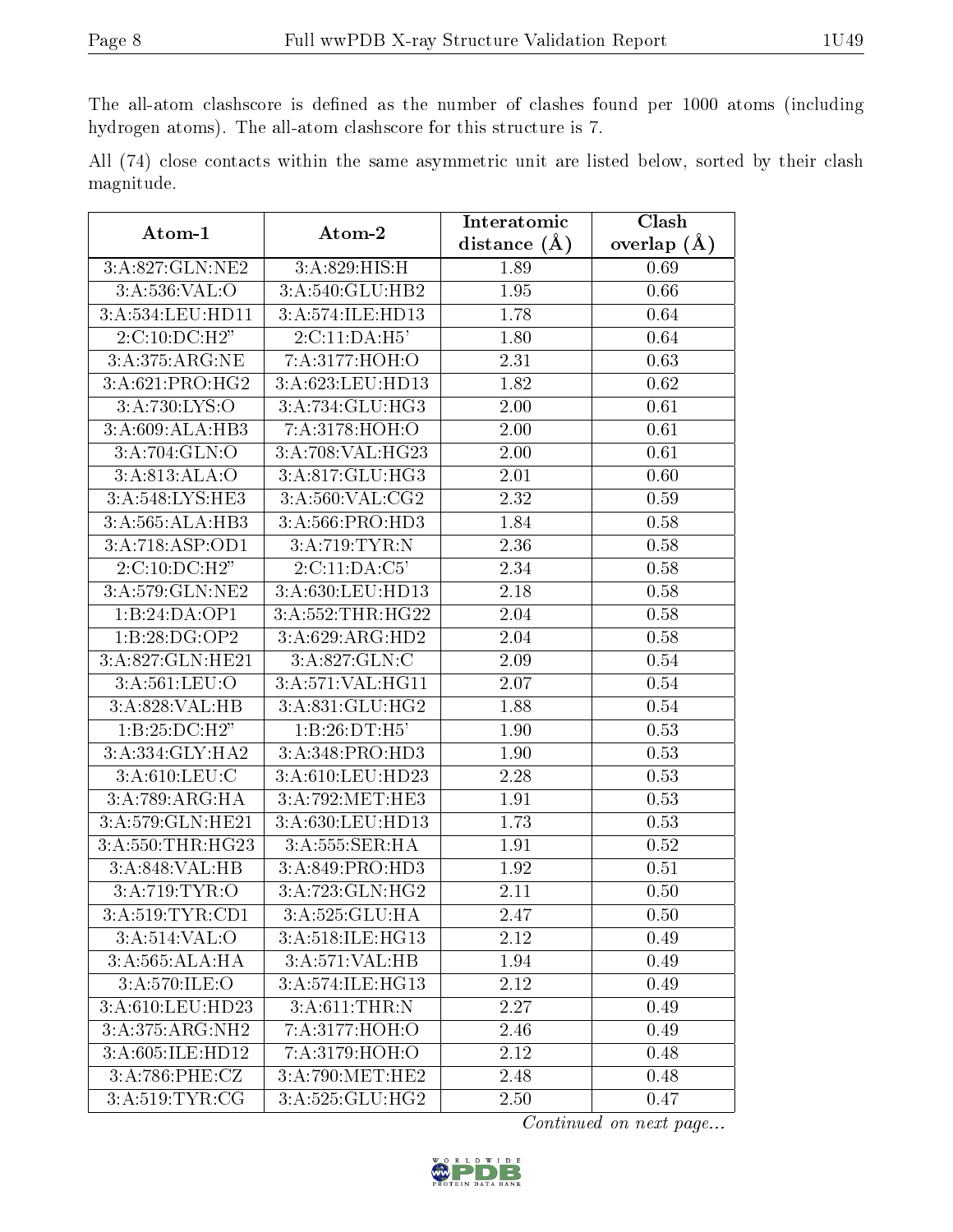| Conninuou from previous page |                            | Interatomic    | $\overline{\text{Clash}}$ |
|------------------------------|----------------------------|----------------|---------------------------|
| Atom-1                       | Atom-2                     | distance $(A)$ | overlap $(A)$             |
| 3:A:584:GLN:O                | 3:A:589:GLU:HG3            | 2.14           | 0.47                      |
| 3:A:587:TYR:CE2              | 3:A:627:PRO:HD3            | 2.49           | 0.47                      |
| 3:A:690:PHE:O                | 3:A:692:VAL:HG13           | 2.15           | 0.47                      |
| 3:A:457:LEU:O                | 3:A:460:PRO:HG2            | 2.15           | 0.46                      |
| 1:B:25:DC:H2"                | 1:B:26:DT:C5'              | 2.45           | 0.46                      |
| $3:A:340:GLU:\overline{HG3}$ | 3:A:341:HIS:CD2            | 2.51           | 0.46                      |
| 3:A:558:ALA:O                | 3:A:562:GLU:HG3            | 2.15           | 0.46                      |
| 3:A:828:VAL:HB               | 3:A:831:GLU:CG             | 2.45           | 0.45                      |
| 3:A:738:ARG:NE               | 3:A:738:ARG:HA             | 2.31           | 0.45                      |
| 3:A:418:GLN:HA               | 7:A:2575:HOH:O             | 2.16           | 0.45                      |
| 3:A:548:LYS:HE3              | 3:A:560:VAL:HG23           | 1.97           | 0.45                      |
| 3:A:605:ILE:HG21             | $4:D:1:G\overline{LC:H62}$ | 1.99           | 0.45                      |
| 1:B:27:DC:H5'                | 3:A:582:LYS:HG2            | 1.98           | 0.45                      |
| 1:B:28:DG:H2'                | 1:B:29:DA:C8               | 2.52           | 0.45                      |
| 3:A:623:LEU:HD23             | 3:A:826:LEU:HD21           | 1.99           | 0.44                      |
| 2:C:10:DC:H2'                | 2:C:11:DA:CS               | 2.51           | 0.44                      |
| 3:A:692:VAL:HB               | 3:A:696:GLU:HB2            | 2.00           | 0.44                      |
| 3:A:551:LYS:O                | 3:A:551:LYS:HD3            | 2.18           | 0.43                      |
| 3:A:550:THR:HG23             | 3:A:555:SER:CA             | 2.48           | 0.43                      |
| 3:A:515:GLU:HG2              | 3:A:519:TYR:CE2            | 2.53           | 0.43                      |
| 3:A:658:GLU:OE2              | 3: A:713: VAL:HGI1         | 2.19           | 0.42                      |
| 3:A:511:LEU:HD13             | 3:A:580:LEU:HB2            | 2.02           | 0.42                      |
| 3:A:627:PRO:HB2              | 3: A:633: GLY:O            | 2.19           | 0.42                      |
| 3: A:822: ALA: CB            | 3:A:836:ALA:HB2            | 2.49           | 0.42                      |
| 3:A:728:SER:OG               | 3:A:731:GLU:HG3            | 2.18           | 0.42                      |
| 3:A:579:GLN:HE21             | 3: A:630: LEU: CD1         | 2.31           | 0.42                      |
| 3:A:644:GLU:O                | 3:A:647:TRP:HB2            | 2.20           | 0.41                      |
| 3:A:825:LEU:O                | 3:A:826:LEU:HD23           | 2.20           | 0.41                      |
| 3:A:375:ARG:CZ               | 7:A:3177:HOH:O             | 2.67           | 0.41                      |
| 3:A:500:LEU:HD11             | 3:A:591:LEU:HD23           | 2.02           | 0.41                      |
| 1:B:28:DG:O4'                | 3:A:625:ASN:HA             | 2.20           | 0.41                      |
| 3:A:429:TYR:O                | 3:A:435:ARG:HA             | 2.21           | 0.41                      |
| 2:C:7:DA:H3'                 | 3:A:619:THR:HG22           | 2.03           | 0.41                      |
| 3:A:789:ARG:HA               | 3:A:792:MET:CE             | 2.50           | 0.40                      |
| 3:A:559:ASP:OD1              | 3:A:560:VAL:HG23           | 2.22           | 0.40                      |
| 3:A:589:GLU:O                | 3:A:593:LYS:HG3            | 2.21           | 0.40                      |
| 3:A:466:ARG:NH1              | 3: A:471: ASP:OD2          | 2.48           | 0.40                      |

Continued from previous page.

There are no symmetry-related clashes.

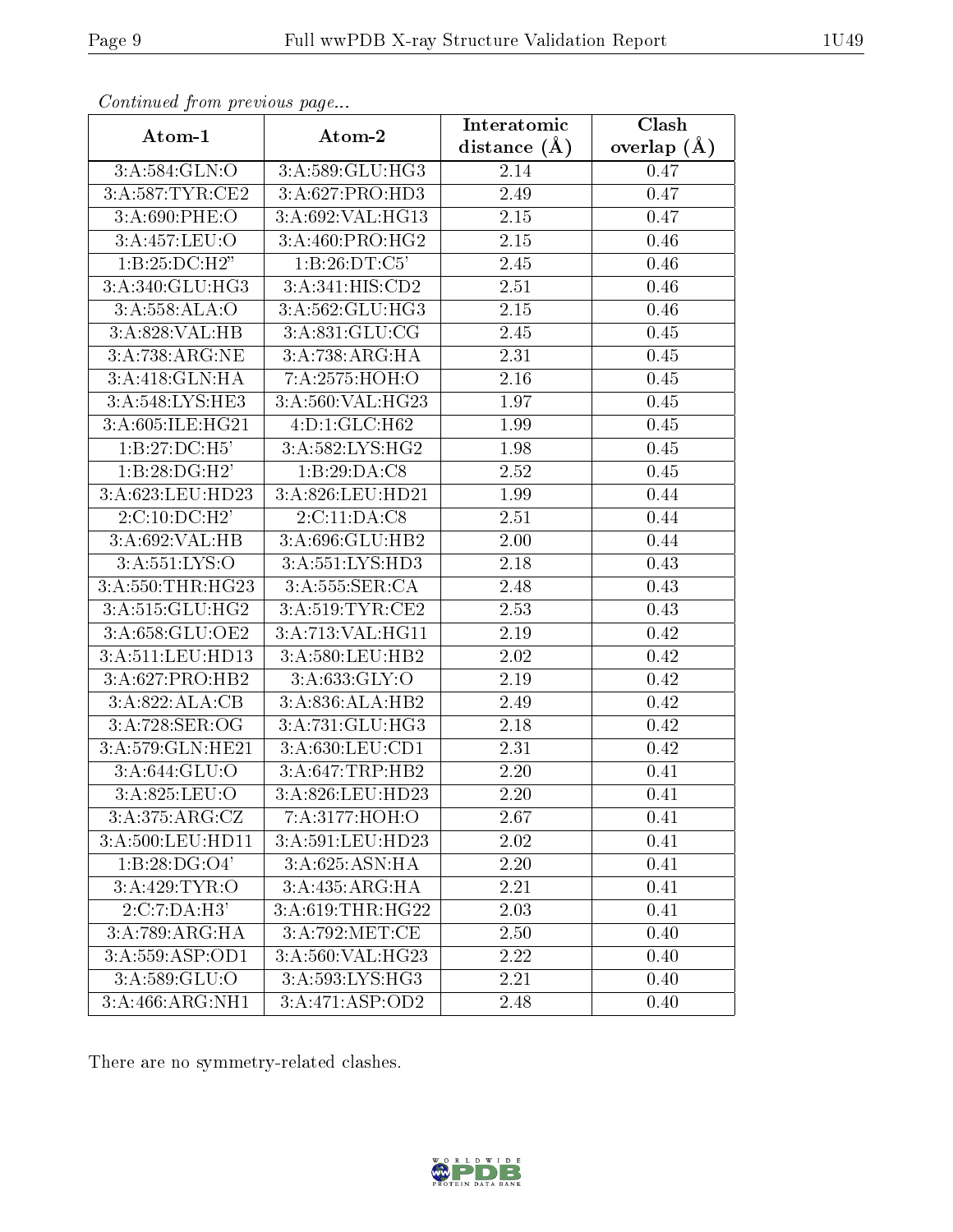### 5.3 Torsion angles (i)

#### 5.3.1 Protein backbone  $(i)$

In the following table, the Percentiles column shows the percent Ramachandran outliers of the chain as a percentile score with respect to all X-ray entries followed by that with respect to entries of similar resolution.

The Analysed column shows the number of residues for which the backbone conformation was analysed, and the total number of residues.

| $\vert$ Mol $\vert$ Chain $\vert$ | $\boldsymbol{\mathrm{Analysed}}$                                                       |  | Favoured   Allowed   Outliers   Percentiles |  |
|-----------------------------------|----------------------------------------------------------------------------------------|--|---------------------------------------------|--|
|                                   | $\mid 578/580 \ (100\%) \mid 554 \ (96\%) \mid 23 \ (4\%) \mid 1 \ (0\%) \mid 47 \ 46$ |  |                                             |  |

All (1) Ramachandran outliers are listed below:

| VIol | Chain + | $+$ Res $+$ | vpe |
|------|---------|-------------|-----|
|      |         |             |     |

#### 5.3.2 Protein sidechains  $\left( \widehat{\mathbf{i}} \right)$

In the following table, the Percentiles column shows the percent sidechain outliers of the chain as a percentile score with respect to all X-ray entries followed by that with respect to entries of similar resolution.

The Analysed column shows the number of residues for which the sidechain conformation was analysed, and the total number of residues.

| Mol   Chain | Analysed                    |          | Rotameric   Outliers   Percentiles |  |
|-------------|-----------------------------|----------|------------------------------------|--|
|             | $495/495(100\%)$ 487 (98\%) | $8(2\%)$ | 62 67                              |  |

All (8) residues with a non-rotameric sidechain are listed below:

| Mol | Chain          | Res | Type                    |
|-----|----------------|-----|-------------------------|
| 3   | $\overline{A}$ | 305 | $\overline{\text{ASP}}$ |
| 3   | А              | 445 | <b>GLU</b>              |
| 3   | А              | 623 | LEU                     |
| 3   | А              | 779 | $\rm{ARG}$              |
| 3   |                | 812 | <b>ASN</b>              |
| 3   | А              | 827 | <b>GLN</b>              |
| 3   | А              | 844 | LEU                     |
| 3   |                | 862 | LEU                     |

Some sidechains can be flipped to improve hydrogen bonding and reduce clashes. All (5) such sidechains are listed below:

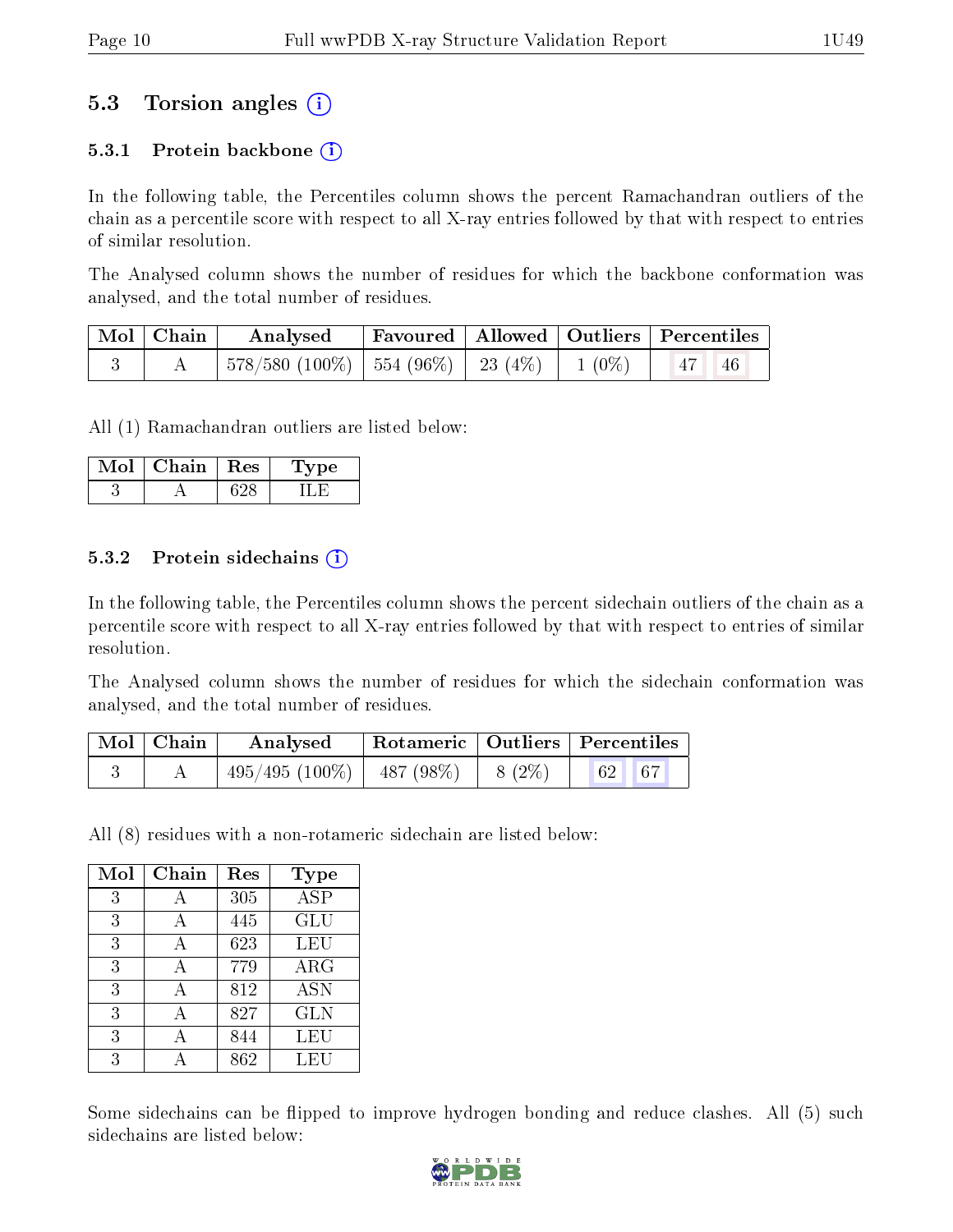| Mol | Chain | Res | <b>Type</b> |
|-----|-------|-----|-------------|
|     |       | 576 | <b>HIS</b>  |
| ર   |       | 579 | <b>GLN</b>  |
| ર   |       | 723 | <b>GLN</b>  |
|     |       | 782 | ASN         |
|     |       | 827 | GL N        |

#### $5.3.3$  RNA  $(i)$

There are no RNA molecules in this entry.

### 5.4 Non-standard residues in protein, DNA, RNA chains (i)

1 non-standard protein/DNA/RNA residue is modelled in this entry.

In the following table, the Counts columns list the number of bonds (or angles) for which Mogul statistics could be retrieved, the number of bonds (or angles) that are observed in the model and the number of bonds (or angles) that are defined in the Chemical Component Dictionary. The Link column lists molecule types, if any, to which the group is linked. The Z score for a bond length (or angle) is the number of standard deviations the observed value is removed from the expected value. A bond length (or angle) with  $|Z| > 2$  is considered an outlier worth inspection. RMSZ is the root-mean-square of all Z scores of the bond lengths (or angles).

| Mol                                |     |  |                      |          | Bond lengths       |                                           | Bond angles                                            |                             |
|------------------------------------|-----|--|----------------------|----------|--------------------|-------------------------------------------|--------------------------------------------------------|-----------------------------|
| $\Gamma$ Type   Chain   Res   Link |     |  | Counts $\frac{1}{2}$ |          | RMSZ   $\# Z  > 2$ |                                           | $\vert$ Counts $\vert$ RMSZ $\vert \#  Z  > 2$ $\vert$ |                             |
|                                    | 8OG |  |                      | 18,22,26 | 2.33               | $\left  \frac{4(22\%)}{21,33,40} \right $ | $\boxed{2.31}$                                         | $\mid 6 \ (28\%) \mid \mid$ |

In the following table, the Chirals column lists the number of chiral outliers, the number of chiral centers analysed, the number of these observed in the model and the number defined in the Chemical Component Dictionary. Similar counts are reported in the Torsion and Rings columns. '-' means no outliers of that kind were identified.

|  |  |  | Mol   Type   Chain   Res   Link   Chirals   Torsions | Rings |
|--|--|--|------------------------------------------------------|-------|
|  |  |  | $0/2/18/22$   $0/3/3/3$                              |       |

All (4) bond length outliers are listed below:

| Mol | Chain | $\text{Res}$   $\text{Type}$ | $\vert$ Atoms $\vert$ |         | $Z \mid Observed(A)$ | Ideal(A) |
|-----|-------|------------------------------|-----------------------|---------|----------------------|----------|
|     |       | 8OG                          | $C6-N1$               | 5.92    | 1.43                 | 1.33     |
|     |       | 80G                          | $C8-N7$               | $-4.63$ | $1.29\,$             | $1.34\,$ |
|     |       | 80G                          | $C2-N1$               | 4.45    | 1.43                 | $1.35\,$ |
|     |       |                              | C4-N3                 | 3.83    |                      | $1.35\,$ |

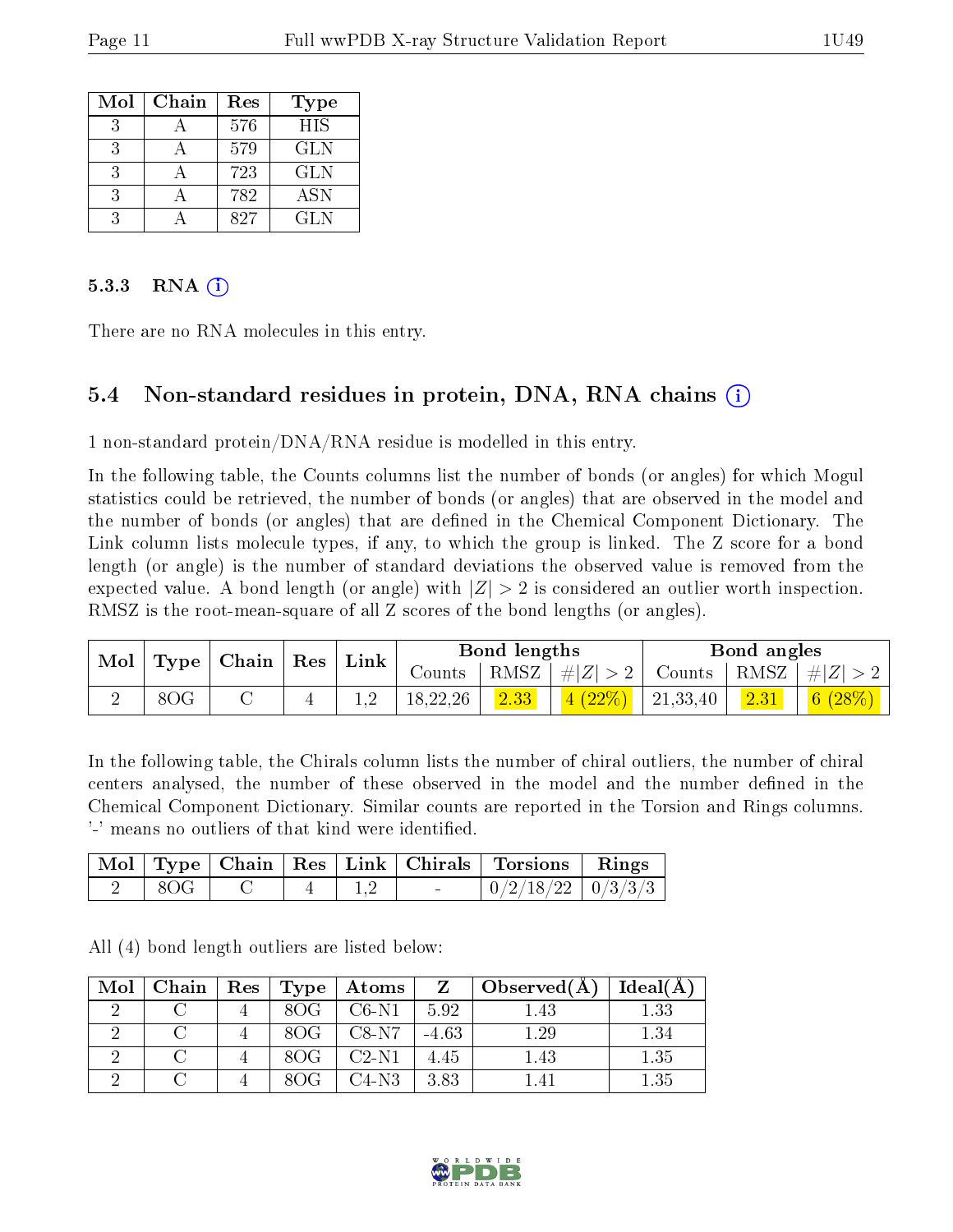| Mol                         | Chain    | Res            | Type | Atoms                | Z       | Observed $(°)$ | Ideal $(^\circ)$ |
|-----------------------------|----------|----------------|------|----------------------|---------|----------------|------------------|
| $\overline{2}$              |          | $\overline{4}$ | 8OG  | $N3-C2-N1$           | $-5.68$ | 119.65         | 127.22           |
| 2                           | C        | 4              | 8OG  | $C2'$ - $C1'$ - $N9$ | $-4.74$ | 110.84         | 116.01           |
| $\mathcal{D}_{\mathcal{A}}$ | $\cap$   | $\overline{4}$ | 8OG  | $C4-C5-N7$           | $-4.22$ | 105.19         | 109.47           |
| $\overline{2}$              | $\cap$   | $\overline{4}$ | 8OG  | $C2-N3-C4$           | 3.51    | 119.37         | 115.36           |
| 2                           | $\Gamma$ | 4              | 8OG  | $C6-N1-C2$           | 2.98    | 120.67         | 115.93           |
| 2                           | $\cap$   | 4              | 80G  | $C5-C6-N1$           | $-2.83$ | 119.56         | 123.43           |

All (6) bond angle outliers are listed below:

There are no chirality outliers.

There are no torsion outliers.

There are no ring outliers.

No monomer is involved in short contacts.

#### 5.5 Carbohydrates (i)

2 monosaccharides are modelled in this entry.

In the following table, the Counts columns list the number of bonds (or angles) for which Mogul statistics could be retrieved, the number of bonds (or angles) that are observed in the model and the number of bonds (or angles) that are dened in the Chemical Component Dictionary. The Link column lists molecule types, if any, to which the group is linked. The Z score for a bond length (or angle) is the number of standard deviations the observed value is removed from the expected value. A bond length (or angle) with  $|Z| > 2$  is considered an outlier worth inspection. RMSZ is the root-mean-square of all Z scores of the bond lengths (or angles).

| $\mid$ Chain $\mid$ Res $\mid$               |  | Link | Bond lengths |        |             | Bond angles |            |         |        |
|----------------------------------------------|--|------|--------------|--------|-------------|-------------|------------|---------|--------|
| $\parallel$ Mol $\parallel$ Type $\parallel$ |  |      | Counts       | RMSZ   | # $ Z  > 2$ | Counts      | RMSZ       | $\ E\ $ |        |
| <b>GLC</b>                                   |  |      |              |        | 3.60        | 5(45%)      | 15, 15, 17 | 0.66    | 2(13%) |
| FRU                                          |  |      |              | .12.12 | 1.68        | 2(18%)      | 10,18,18   | 0.88    |        |

In the following table, the Chirals column lists the number of chiral outliers, the number of chiral centers analysed, the number of these observed in the model and the number defined in the Chemical Component Dictionary. Similar counts are reported in the Torsion and Rings columns. '-' means no outliers of that kind were identified.

|     |  |  | Mol   Type   Chain   Res   Link   Chirals   Torsions | Rings |
|-----|--|--|------------------------------------------------------|-------|
| GLC |  |  | $0/2/19/22$   $0/1/1/1$                              |       |
| FRU |  |  | $\frac{2}{5/24/24}$   0/1/1/1                        |       |

All (7) bond length outliers are listed below:

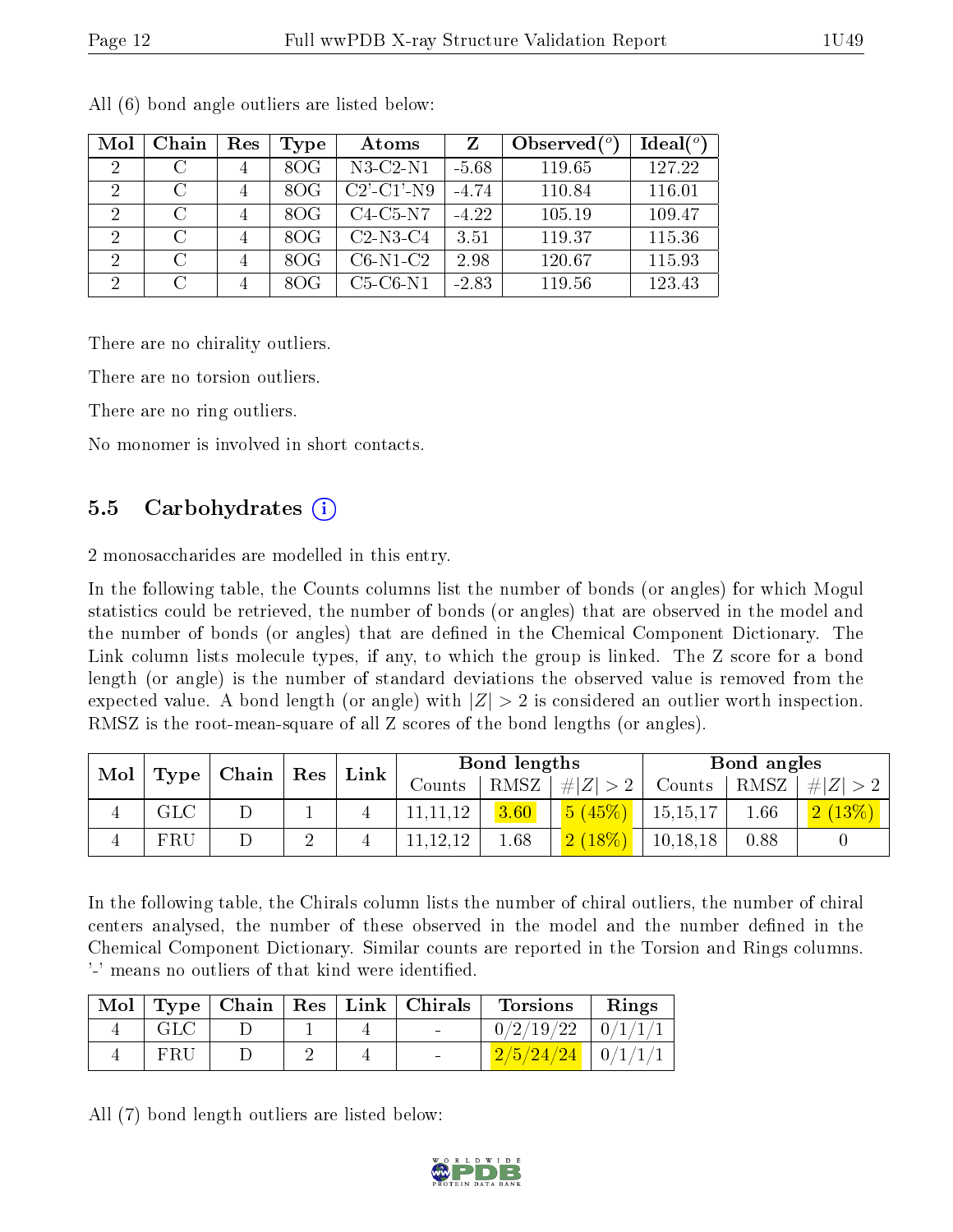| Mol            | Chain | Res           | Type              | Atoms   | Z     | Observed $(A)$ | Ideal(A |
|----------------|-------|---------------|-------------------|---------|-------|----------------|---------|
| 4              |       |               | $_{\mathrm{GLC}}$ | $C2-C3$ | 10.54 | 1.68           | 1.52    |
| 4              |       | 2             | FRU               | $O2-C2$ | 4.23  | 1.48           | 1.40    |
| $\overline{4}$ | D     |               | GLC               | $O5-C1$ | 3.43  | 1.49           | 1.43    |
| 4              |       | $\mathcal{D}$ | FRU               | $C1-C2$ | 2.97  | 1.57           | 1.52    |
| 4              | D     |               | <b>GLC</b>        | $C1-C2$ | 2.39  | 1.57           | 1.52    |
| 4              |       |               | $_{\rm GLC}$      | $O5-C5$ | 2.39  | 1.48           | 1.43    |
| $\overline{4}$ |       |               | $_{\rm GLC}$      | C4-C5   | 2.11  | 1.57           | 1.53    |

All (2) bond angle outliers are listed below:

| Mol | Chain | $\operatorname{Res}_{\bot}$ | $\Gamma$ Type | Atoms      |         | $\lambda$ Observed $(^\circ)$ | Ideal $(^\circ)$ |
|-----|-------|-----------------------------|---------------|------------|---------|-------------------------------|------------------|
|     |       |                             | GLC           | $C1-O5-C5$ | 4.51    | 118.31                        |                  |
|     |       |                             | GLC           | $C1-C2-C3$ | $-2.96$ | $106.03\,$                    | 109.67           |

There are no chirality outliers.

All (2) torsion outliers are listed below:

| $Mol$   Chain   Res   Type |           | Atoms                                                          |
|----------------------------|-----------|----------------------------------------------------------------|
|                            | $-$ FRU   | O <sub>5</sub> -C <sub>5</sub> -C <sub>6</sub> -O <sub>6</sub> |
|                            | $-$ FRIT. | $C4-C5-C6-O6$                                                  |

There are no ring outliers.

1 monomer is involved in 1 short contact:

|  |  | Mol   Chain   Res   Type   Clashes   Symm-Clashes |
|--|--|---------------------------------------------------|
|  |  |                                                   |

The following is a two-dimensional graphical depiction of Mogul quality analysis of bond lengths, bond angles, torsion angles, and ring geometry for oligosaccharide.

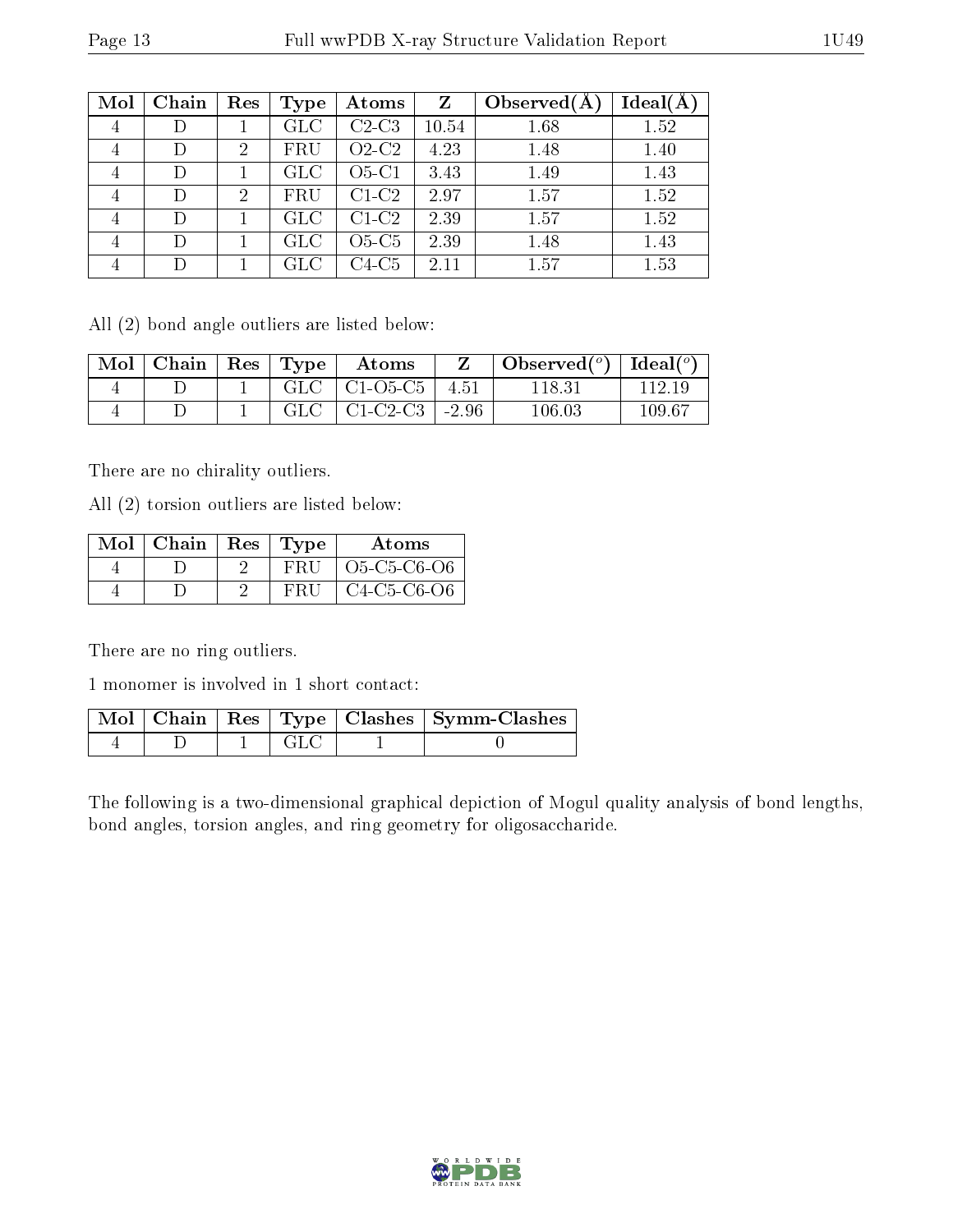



## 5.6 Ligand geometry  $(i)$

Of 4 ligands modelled in this entry, 1 is monoatomic - leaving 3 for Mogul analysis.

In the following table, the Counts columns list the number of bonds (or angles) for which Mogul statistics could be retrieved, the number of bonds (or angles) that are observed in the model and the number of bonds (or angles) that are defined in the Chemical Component Dictionary. The Link column lists molecule types, if any, to which the group is linked. The Z score for a bond length (or angle) is the number of standard deviations the observed value is removed from the expected value. A bond length (or angle) with  $|Z| > 2$  is considered an outlier worth inspection. RMSZ is the root-mean-square of all Z scores of the bond lengths (or angles).

| Mol            |                 | $\mid$ Chain | $\operatorname{Res}$ | Link                         | Bond lengths |      |            | Bond angles |          |     |
|----------------|-----------------|--------------|----------------------|------------------------------|--------------|------|------------|-------------|----------|-----|
|                | Type            |              |                      |                              | Counts-      | RMSZ | # Z <br>>2 | Counts      | RMSZ     | # Z |
| $\mathfrak{O}$ | SO <sub>4</sub> |              | 911                  | $\qquad \qquad \blacksquare$ | 4.4.4        | 0.29 |            | 6,6,6       | 0.06     |     |
| Ð              | SO <sub>4</sub> |              | 912                  | $\overline{\phantom{0}}$     | 4.4.4        | 0.26 |            | 6.6.6       | 0.11     |     |
| $\mathfrak{d}$ | SO <sub>4</sub> |              | 910                  | $\qquad \qquad \blacksquare$ | 4.4.4        | 0.25 |            | 6,6,6       | $0.05\,$ |     |

There are no bond length outliers.

There are no bond angle outliers.

There are no chirality outliers.

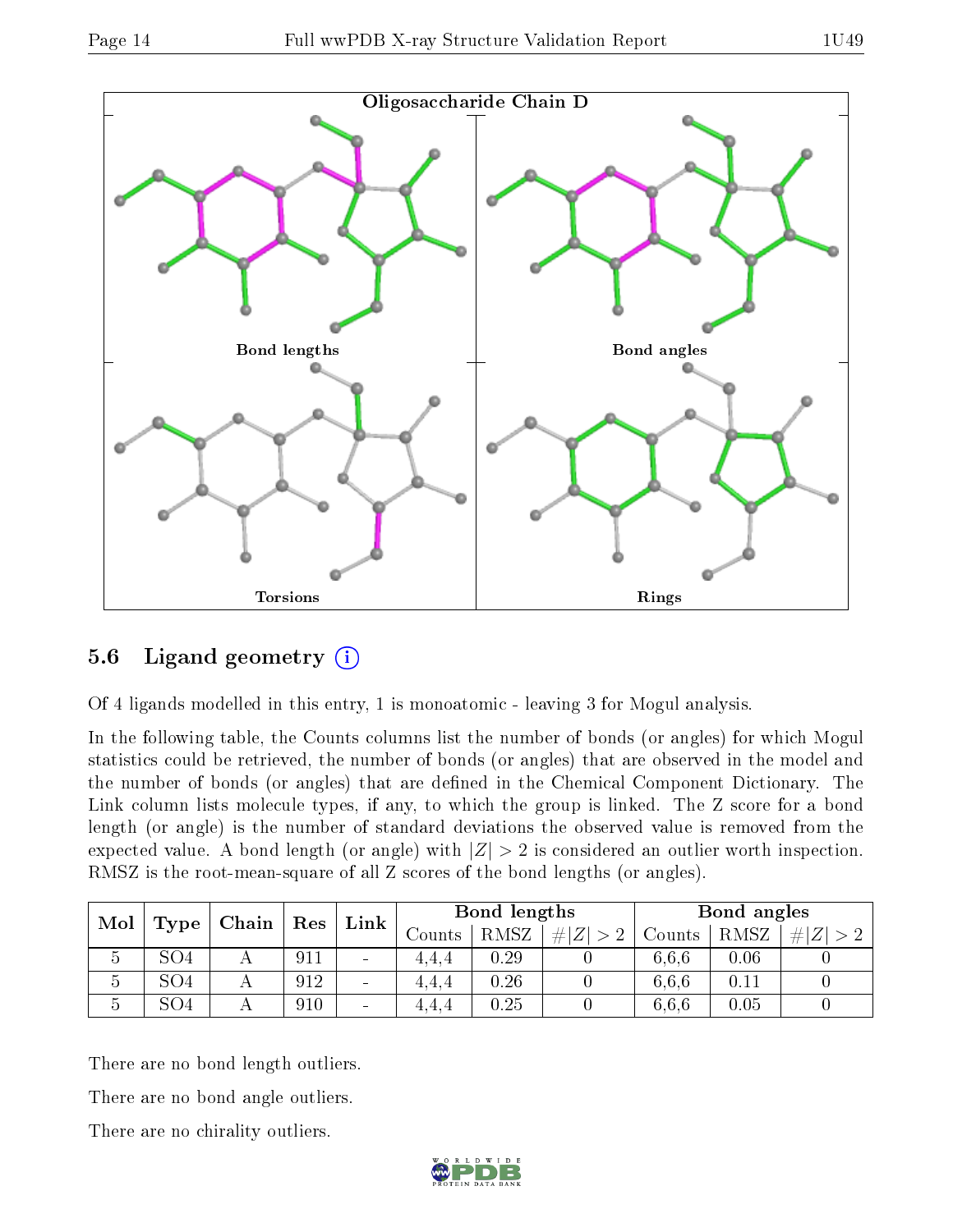There are no torsion outliers.

There are no ring outliers.

No monomer is involved in short contacts.

### 5.7 [O](https://www.wwpdb.org/validation/2017/XrayValidationReportHelp#nonstandard_residues_and_ligands)ther polymers (i)

There are no such residues in this entry.

## 5.8 Polymer linkage issues (i)

There are no chain breaks in this entry.

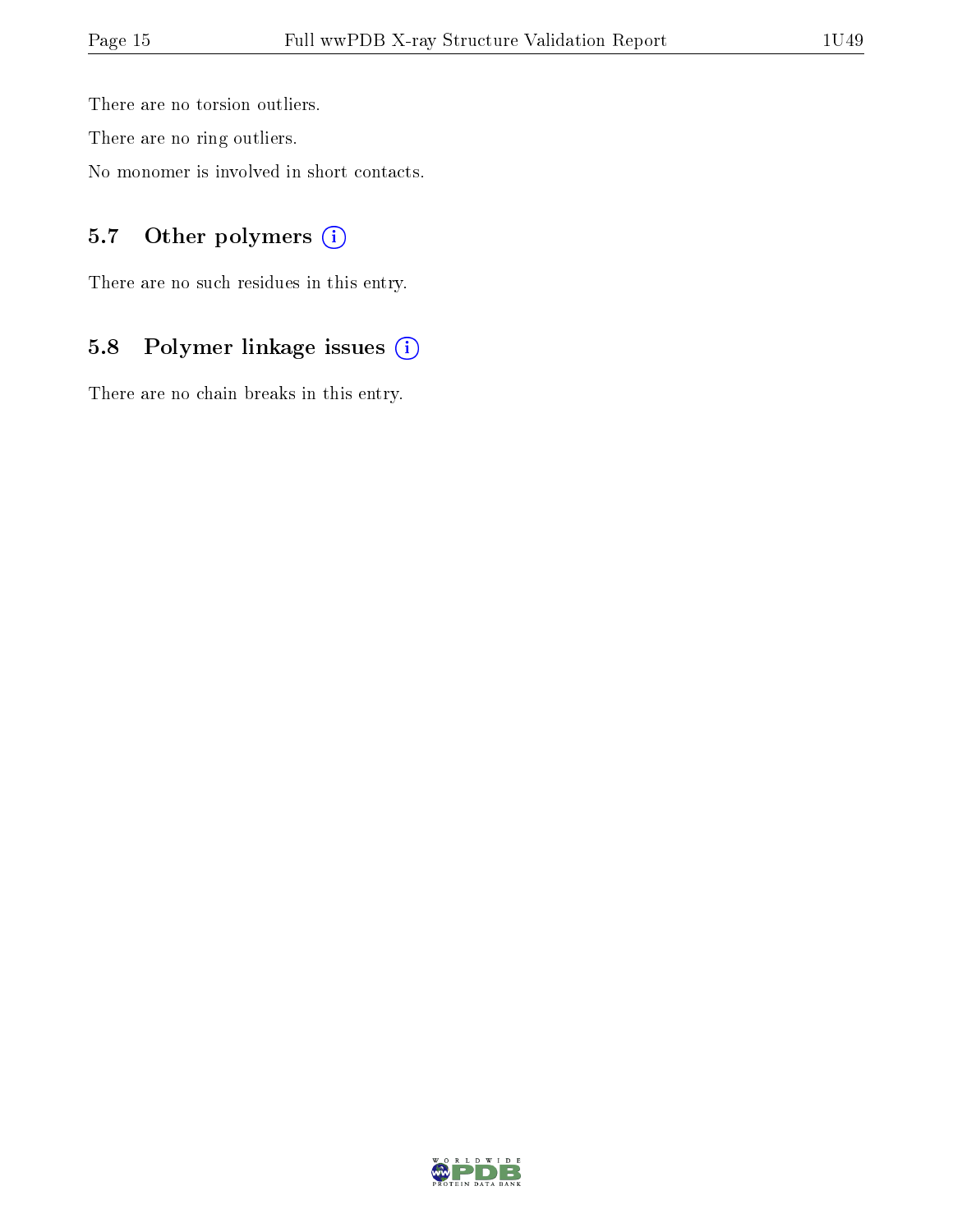## 6 Fit of model and data  $(i)$

## 6.1 Protein, DNA and RNA chains  $(i)$

In the following table, the column labelled  $#RSRZ> 2'$  contains the number (and percentage) of RSRZ outliers, followed by percent RSRZ outliers for the chain as percentile scores relative to all X-ray entries and entries of similar resolution. The OWAB column contains the minimum, median,  $95<sup>th</sup>$  percentile and maximum values of the occupancy-weighted average B-factor per residue. The column labelled ' $Q< 0.9$ ' lists the number of (and percentage) of residues with an average occupancy less than 0.9.

| Mol | Chain  | Analysed         | ${ <\hspace{-1.5pt}{\mathrm{RSRZ}} \hspace{-1.5pt}>}$ | $\#\text{RSRZ}{>}2$     | $OWAB(A^2)$     | $\rm Q\textcolor{black}{<}0.9$ |
|-----|--------|------------------|-------------------------------------------------------|-------------------------|-----------------|--------------------------------|
|     |        | $10/11(90\%)$    | 0.41                                                  | $(10\%)$ 7 11           | 35, 45, 86, 93  |                                |
| 2   | $\cap$ | $11/15$ (73\%)   | 1.18                                                  | $3(27%)$ 0              | 31, 43, 96, 100 |                                |
| 3   |        | $580/580$ (100%) | 0.08                                                  | $30(5\%)$<br> 27 <br>35 | 12, 24, 50, 66  |                                |
| All | All    | $601/606$ (99%)  | 0.11                                                  | $34(5\%)$<br>23<br>32   | 12, 25, 51, 100 |                                |

All (34) RSRZ outliers are listed below:

| Mol            | Chain                 | Res | Type                    | $\rm RSRZ$       |
|----------------|-----------------------|-----|-------------------------|------------------|
| $\overline{3}$ | A                     | 719 | <b>TYR</b>              | 8.2              |
| $\overline{3}$ | $\overline{A}$        | 551 | LYS.                    | 7.1              |
| $\overline{2}$ | $\overline{\text{C}}$ | 15  | DT                      | 6.7              |
| $\overline{3}$ | $\overline{\rm A}$    | 552 | <b>THR</b>              | $\overline{5.9}$ |
| $\overline{3}$ | $\overline{\rm A}$    | 553 | $\overline{\text{GLY}}$ | $5.6\,$          |
| $\overline{3}$ | $\overline{A}$        | 550 | <b>THR</b>              | $\overline{5.5}$ |
| $\overline{3}$ | $\overline{A}$        | 433 | $\overline{\rm ALA}$    | 5.3              |
| $\overline{2}$ | $\overline{\rm C}$    | 14  | DC                      | 4.2              |
| $\overline{3}$ | $\overline{A}$        | 297 | ${\rm ALA}$             | $\overline{4.2}$ |
| 3              | $\overline{\rm A}$    | 434 | LYS.                    | 4.1              |
| $\overline{3}$ | $\overline{\rm A}$    | 549 | $\overline{\text{LYS}}$ | $\overline{4.0}$ |
| $\overline{3}$ | $\overline{\rm A}$    | 710 | PHE                     | $3.9\,$          |
| $\overline{3}$ | $\overline{\rm A}$    | 548 | <b>LYS</b>              | $\overline{3.7}$ |
| $\overline{2}$ | $\overline{\rm C}$    | 13  | DG                      | $\overline{3.5}$ |
| $\overline{3}$ | $\overline{\rm A}$    | 729 | $\overline{\rm ARG}$    | $\overline{3.2}$ |
| $\overline{3}$ | $\overline{A}$        | 431 | $\overline{\text{LYS}}$ | $\overline{3.1}$ |
| $\overline{3}$ | $\overline{\rm A}$    | 723 | <b>GLN</b>              | 3.0              |
| $\overline{3}$ | $\overline{\rm A}$    | 559 | $\overline{\text{ASP}}$ | $3.0\,$          |
| $\overline{3}$ | $\overline{\rm A}$    | 730 | <b>LYS</b>              | $2.9\,$          |
| $\overline{3}$ | $\overline{\rm A}$    | 319 | VAL                     | 2.8              |
| $\overline{1}$ | B                     | 20  | DC                      | 2.7              |
| $\overline{3}$ | $\overline{\rm A}$    | 520 | $\overline{{\rm GLU}}$  | 2.6              |
| $\overline{3}$ | A                     | 336 | ${\rm ALA}$             | 2.6              |

Continued on next page...

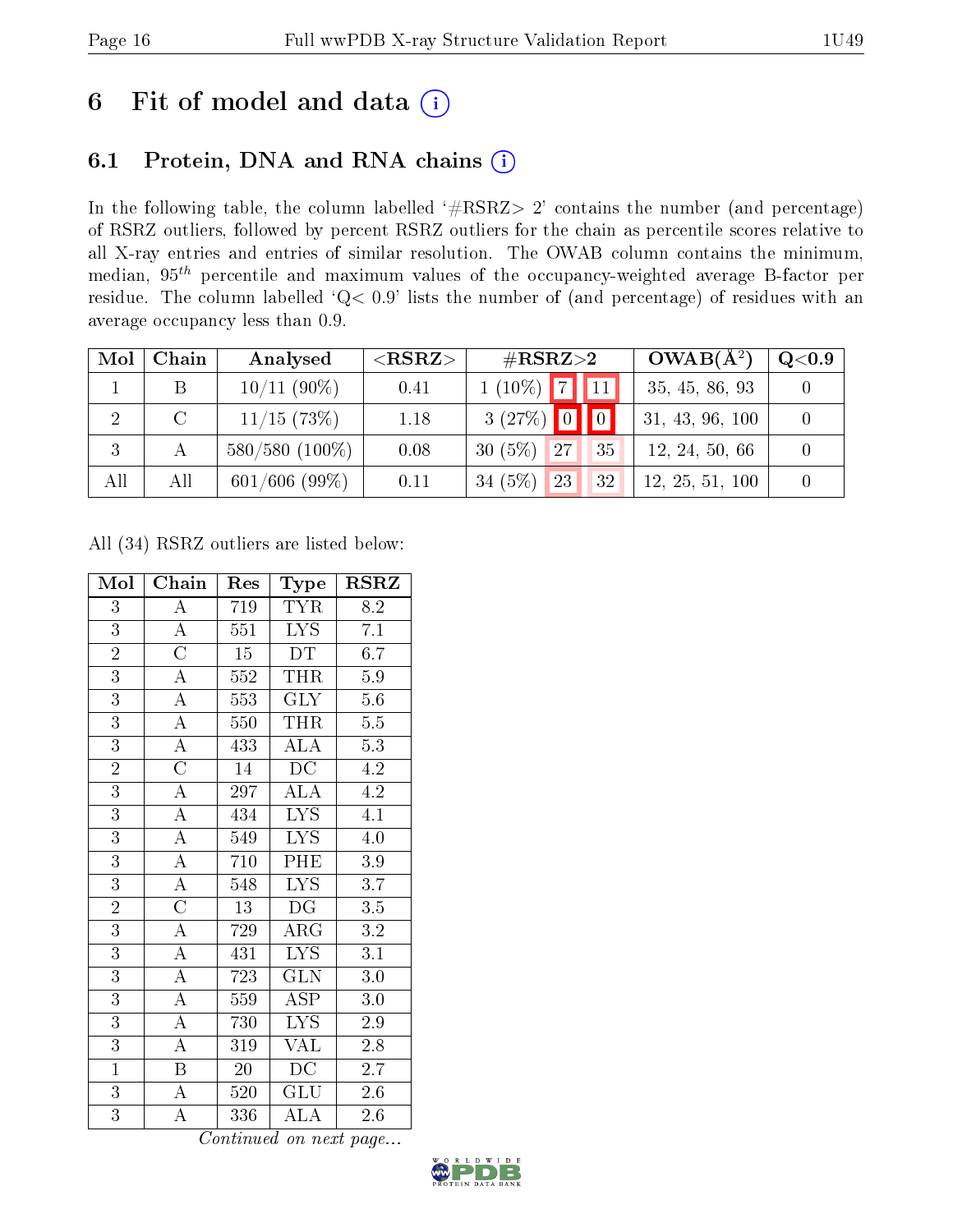| Mol | Chain | $\operatorname{Res}% \left( \mathcal{N}\right) \equiv\operatorname{Res}(\mathcal{N}_{0})\cap\mathcal{N}_{1}$ | Type        | <b>RSRZ</b> |
|-----|-------|--------------------------------------------------------------------------------------------------------------|-------------|-------------|
| 3   | А     | 713                                                                                                          | VAL         | 2.4         |
| 3   | А     | 335                                                                                                          | ILE         | 2.3         |
| 3   | A     | 509                                                                                                          | GLU         | 2.2         |
| 3   | А     | 306                                                                                                          | ${\rm ARG}$ | 2.2         |
| 3   | А     | 337                                                                                                          | VAL         | 2.1         |
| 3   | А     | 432                                                                                                          | <b>GLY</b>  | 2.1         |
| 3   | А     | 691                                                                                                          | GLN         | 2.1         |
| 3   | A     | 714                                                                                                          | TYR         | 2.1         |
| 3   | А     | 320                                                                                                          | <b>VAL</b>  | 2.1         |
| 3   | Α     | 318                                                                                                          | LEU         | 2.1         |
| 3   |       | 298                                                                                                          | ALA         | 2.0         |

Continued from previous page...

### 6.2 Non-standard residues in protein, DNA, RNA chains (i)

In the following table, the Atoms column lists the number of modelled atoms in the group and the number defined in the chemical component dictionary. The B-factors column lists the minimum, median,  $95<sup>th</sup>$  percentile and maximum values of B factors of atoms in the group. The column labelled  $Q< 0.9$  lists the number of atoms with occupancy less than 0.9.

|     |  |       |                                                                      | $\mid$ Mol $\mid$ Type $\mid$ Chain $\mid$ Res $\mid$ Atoms $\mid$ RSCC $\mid$ RSR $\mid$ B-factors( $A^2$ ) $\mid$ Q<0.9 |  |
|-----|--|-------|----------------------------------------------------------------------|---------------------------------------------------------------------------------------------------------------------------|--|
| 8OG |  | 20/24 | $\begin{array}{ c c c c c } \hline 0.69 & 0.25 \ \hline \end{array}$ | 47,53,54,54                                                                                                               |  |

#### 6.3 Carbohydrates (i)

In the following table, the Atoms column lists the number of modelled atoms in the group and the number defined in the chemical component dictionary. The B-factors column lists the minimum, median,  $95<sup>th</sup>$  percentile and maximum values of B factors of atoms in the group. The column labelled 'Q< 0.9' lists the number of atoms with occupancy less than 0.9.

| Mol |     |  |      |      | Type   Chain   Res   Atoms   RSCC   RSR   B-factors $(A^2)$ | $\mid$ Q<0.9 |
|-----|-----|--|------|------|-------------------------------------------------------------|--------------|
|     | FRU |  | 0.79 | 0.23 | 54, 55, 56, 56                                              |              |
|     | GLC |  | 0.85 | 0.17 | 51,54,54,54                                                 |              |

The following is a graphical depiction of the model fit to experimental electron density for oligosaccharide. Each fit is shown from different orientation to approximate a three-dimensional view.

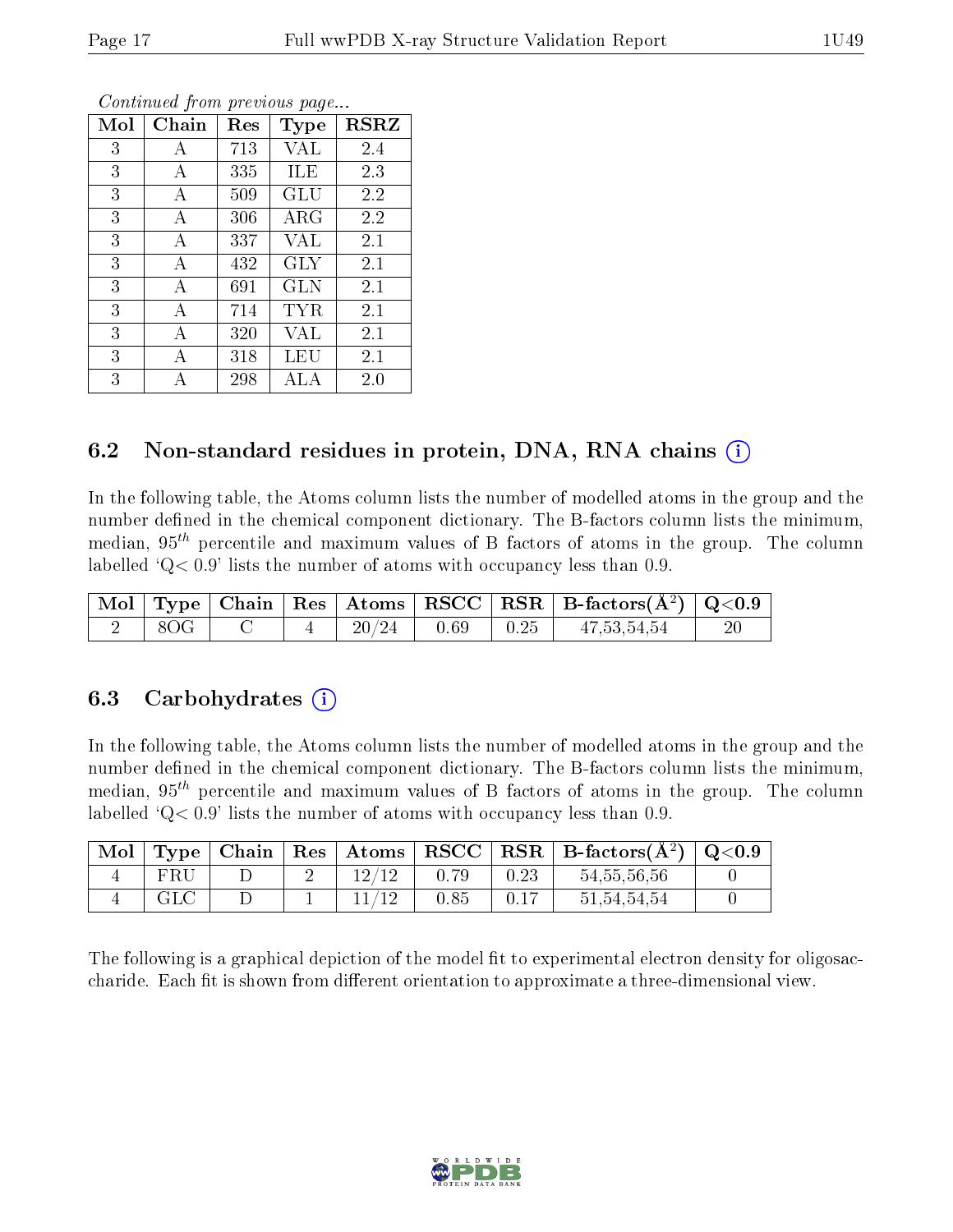

### 6.4 Ligands  $(i)$

In the following table, the Atoms column lists the number of modelled atoms in the group and the number defined in the chemical component dictionary. The B-factors column lists the minimum, median,  $95<sup>th</sup>$  percentile and maximum values of B factors of atoms in the group. The column labelled ' $Q< 0.9$ ' lists the number of atoms with occupancy less than 0.9.

| Mol | Type            | Chain | <b>Res</b> | Atoms | $_{\rm RSCC}$ | RSR  | $\mathsf{B}\text{-factors}({\mathbf{A}}^{\scriptscriptstyle {\cal Z}})$ | Q <sub>0.9</sub> |
|-----|-----------------|-------|------------|-------|---------------|------|-------------------------------------------------------------------------|------------------|
|     | SO <sub>4</sub> |       | 912        | 5/5   | 0.94          | 0.12 | 49, 49, 49, 50                                                          |                  |
|     | SO4             |       | 910        | 5/5   | 0.96          | 0.14 | 62,62,62,63                                                             |                  |
|     | SO4             |       | 911        | 5/5   | 0.97          | 0.10 | 65,65,65,65                                                             |                  |
|     | МG              |       | 920        |       | 0.99          | 0.17 | 30, 30, 30, 30                                                          |                  |